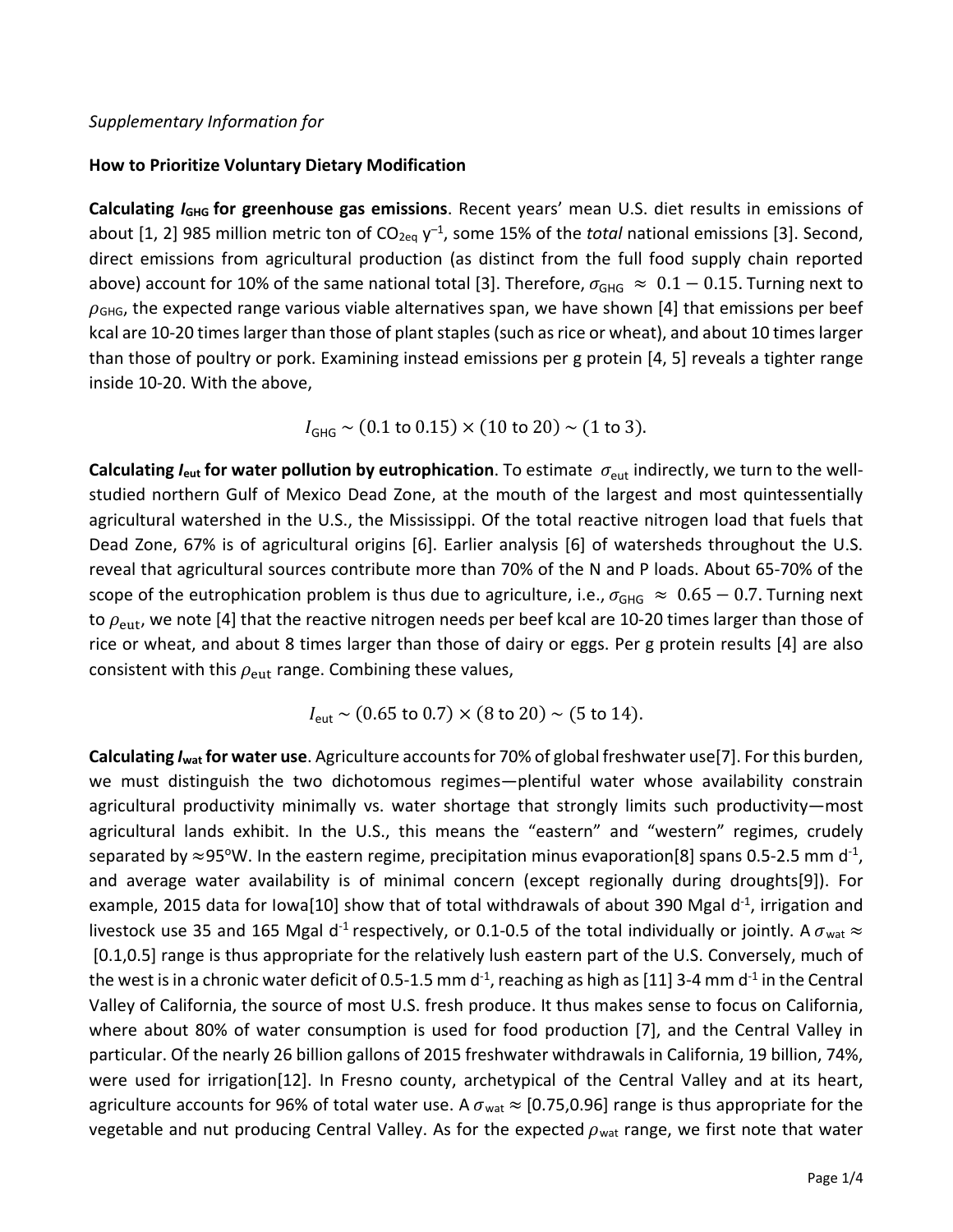use per g of U.S. beef protein is about 10 and 40 times higher [4] than those of dairy and wheat. Considering categorical global per kcal means [13] and—in recognition of the global nature of food trade—global data [13], we note that the most water intense category, bovine meat, uses about 20 times as much water as the least intensive categories, starchy roots and cereals. A  $\rho_{\text{wat}} \approx$  [10,40] range is thus fitting for the arid west. For the east, the range is lower both because the far smaller water stress (evapotranspiration minus precipitation) and the narrower range of the prevalent crops. All the most water intensive crops so characteristic of the west—notably almonds, pistachios or hazelnuts—are rare and unimportant in the east. The same holds on a per g protein basis, with big users—e.g., melons, tomatoes or citrus trees—mostly or completely absent from the eastern regime. The crops that are ubiquitous in the east span roughly 2 to 15 liter per g protein, justifying  $\rho_{\text{wat}} \approx [7,8]$ for the eastern regime. Using these values,

$$
I_{\text{wat}}^{\text{east}} \sim (0.10 \text{ to } 0.50) \times (7 \text{ to } 8) \sim (1 \text{ to } 4),
$$
  
 $I_{\text{wat}}^{\text{west}} \sim (0.75 \text{ to } 0.96) \times (10 \text{ to } 40) \sim (7 \text{ to } 38).$ 

**Calculating** *I***soil for contributions to soil loss**. Topsoil erosive loss [14] has not yet entered lay persons environmental discourse to the same degree as the burdens discussed above, but is clearly globally important [15] and potentially locally decisive [15]. Because of the trivially low land use for human dwellings [16], most soil erosion enhancement beyond natural rates is due to agriculture and forestry. Areally, agriculture occupies 55% of U.S. land area to non-grazed forestry's 22% [17]. As for erosion rates, while naturally widely varied, they are on average about an order of magnitude higher in croplands than in managed forests[15, 18, 19]. Jointly these values indicate that agriculture accounts for about  $(0.55 \times 1)/(0.55 \times 1 + 0.22 \times 0.1) \approx 0.96$  of the full problem, i.e.,  $\sigma_{\text{solid}} \approx 0.95$  to 1. The expected range of soil loss rates  $\rho_{\text{soil}}$  is most naturally derived from variability not among individual food items, but among agricultural practices [20], as follows. Numerous soil sparing strategies—e.g., biodynamic, organic, no- or low-till— exist [21] or are experimentally examined [22]. Yet all fundamentally stem from recognizing soils as a nexus [23] of biogeochemistry, geology, hydrology and meteorology, and from emphasizing the centrality of soil microbiota to mediating and catalyzing [23] the interactions among those processes. A natural distinction for quantifying  $\rho_{\text{sol}}$  is thus between conventional—synthetic agrochemical-based, regularly mechanically disturbed—intensive agriculture, and any of the alternative, soil sparing approaches. A 2-decade study of a small Oklahoma watershed revealed [24] respective mean annual erosion rates of 2260 and 5700 kg ha<sup>-1</sup>  $y$ <sup>-1</sup> for conservation disktilled and moldboard plowed systems, 8- and 21-fold increases relative to the rate of the no-till reference system, 275 kg ha<sup>-1</sup> y<sup>-1</sup>. An earlier synthesis [25] of tens of "fair comparisons" revealed average erosion rates under conventional cultivation 32 times higher than those characterizing conservation cultivation, with some individual comparisons exceeding 7,000-fold enhancement. Excluding such extreme and possibly suspect values,  $\rho_{\text{sol}} \approx 8$ -to-50 is conservatively reasonable. Putting these values together,

$$
I_{\text{soil}} \sim (0.95 \text{ to } 1.0) \times (8 \text{ to } 50) \sim (8 \text{ to } 50).
$$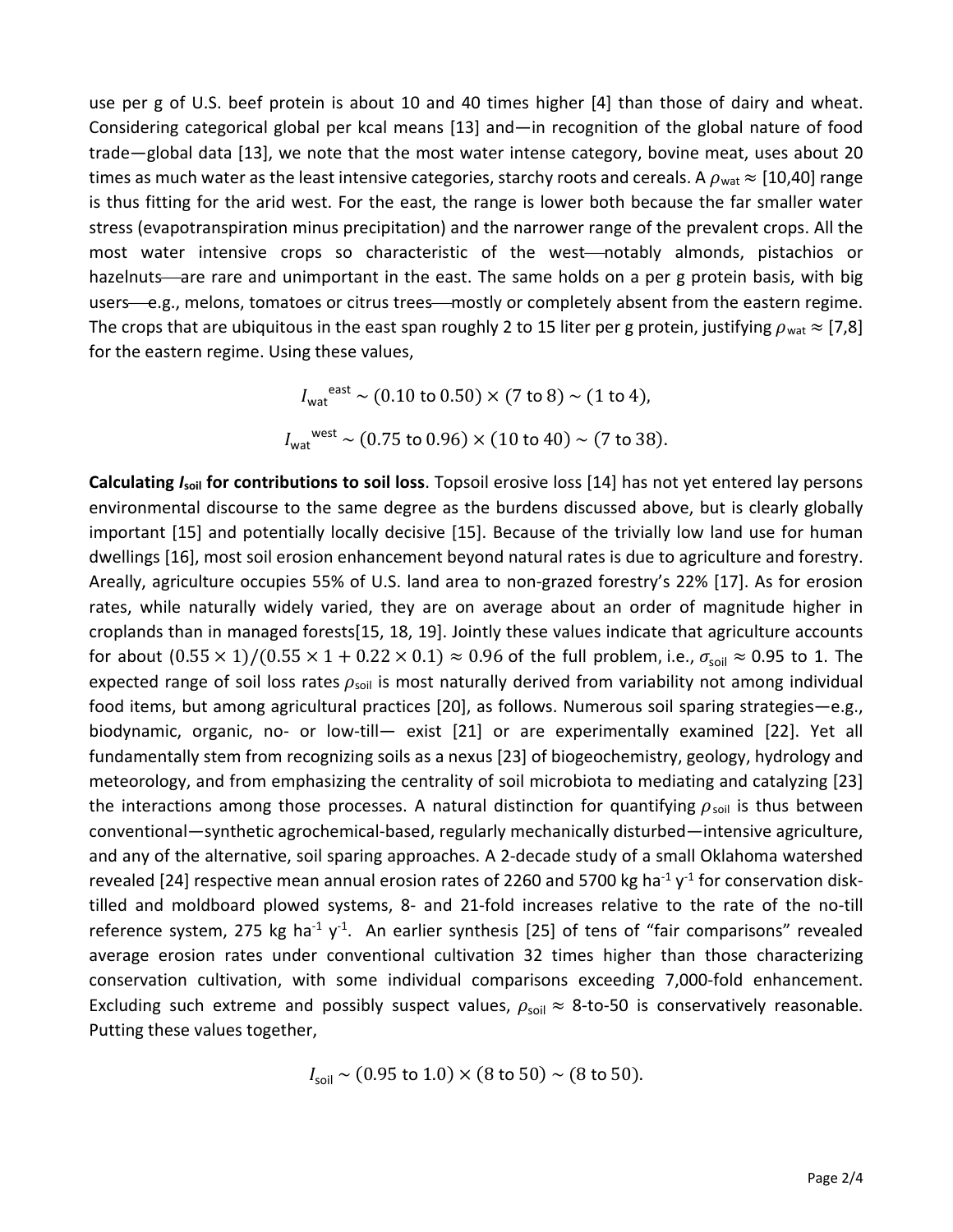## **References**

- 1. Hitaj C, Rehkamp S, Canning P, Peters CJ. Greenhouse gas emissions in the United States food system: Current and healthy diet scenarios. Environ Sci Technol. 2019; 53: 5493-5503.
- 2. Boehm R, Wilde PE, Ver Ploeg M, Costello C, Cash SB. A comprehensive life cycle assessment of greenhouse gas emissions from U.S. household food choices. Food Policy. 2018; 79: 67-76.
- 3. EPA. Inventory of U.S. Greenhouse Gas Emissions and Sinks: 1990-2018 [Internet]. Washington, D. C.: United States Environmental Protection Agency; 2018. Available from: [https://www.epa.gov/ghgemissions/inventory-us-greenhouse-gas-emissions-and-sinks-1990-](https://www.epa.gov/ghgemissions/inventory-us-greenhouse-gas-emissions-and-sinks-1990-2018) [2018.](https://www.epa.gov/ghgemissions/inventory-us-greenhouse-gas-emissions-and-sinks-1990-2018)
- 4. Eshel G, Shepon A, Makov T, Milo R. Land, irrigation water, greenhouse gas and reactive nitrogen burdens of meat, eggs & dairy production in the United States. Proc Natl Acad Sci U S A. 2014; 111: 11996-12001.
- 5. Tilman D, Clark M. Global diets link environmental sustainability and human health. Nature. 2014; 515: 518-522.
- 6. Lubeck M. The challenge of tracking nutrient pollution 2,300 miles [Internet]. Reston, VA: United States Geological Survey; 2017. Available from: [https://www.usgs.gov/news/challenge-tracking](https://www.usgs.gov/news/challenge-tracking-nutrient-pollution-2300-miles)[nutrient-pollution-2300-miles.](https://www.usgs.gov/news/challenge-tracking-nutrient-pollution-2300-miles)
- 7. Matios E, Burney J. Ecosystem services mapping for sustainable agricultural water management in California's central valley. Environ Sci Technol. 2017; 51: 2593-2601.
- 8. Baker NC, Huang HP. A comparative study of precipitation and evaporation between CMIP3 and CMIP5 climate model ensembles in semiarid regions. J Clim. 2014; 27: 3731-3749.
- 9. Libecap GD, Steckel RH, Sutch R. The impact of the 1936 corn belt drought on American farmers' adoption of hybrid corn. The economics of climate change: Adaptations past and present. Chicago: University of Chicago Press; 2011.
- 10. U.S. Geological Survey. National water information system. Water use data for Iowa [Internet]. Reston, VA: United States Geological Survey; 2018. Available from: [https://waterdata.usgs.gov/ia/nwis/water\\_use.](https://waterdata.usgs.gov/ia/nwis/water_use)
- 11. Hidalgo HG, Cayan DR, Dettinger MD. Sources of variability of evapotranspiration in California. J Hydrometeorol. 2005. doi:10.1175/JHM-398.1.
- 12. Dieter CA, Maupin MA, Caldwell RR, Harris MA, Ivahnenko TI, Lovelace JK, et al. Estimated use of water in the United States in 2015: U.S. Geological Survey Circular 1441. 2018; 65. doi:10.3133/cir1441.
- 13. Hoekstra AY, Mekonnen MM. The water footprint of humanity. Proc Natl Acad Sci. 2012; 109: 3232-3237.
- 14. Amundson R, Berhe AA, Hopmans JW, Olson C, Sztein AE, Sparks DL. Soil and human security in the 21st century. Science. 2015; 348: 1261071.
- 15. Nearing MA, Xie Y, Liu B, Ye Y. Natural and anthropogenic rates of soil erosion. Int Soil Water Conserv Res. 2017; 5: 77-84.
- 16. Latham J, Cumani R, Rosati I, Bloise M. Global land cover share (GLC-SHARE) database beta-release version 1.0-2014. Rome: The Food and Agriculture Organization of the United Nation; 2014.
- 17. Bigelow D, Borchers A. Major uses of land in the United States, 2012 [Internal]. Washington, D. C.: